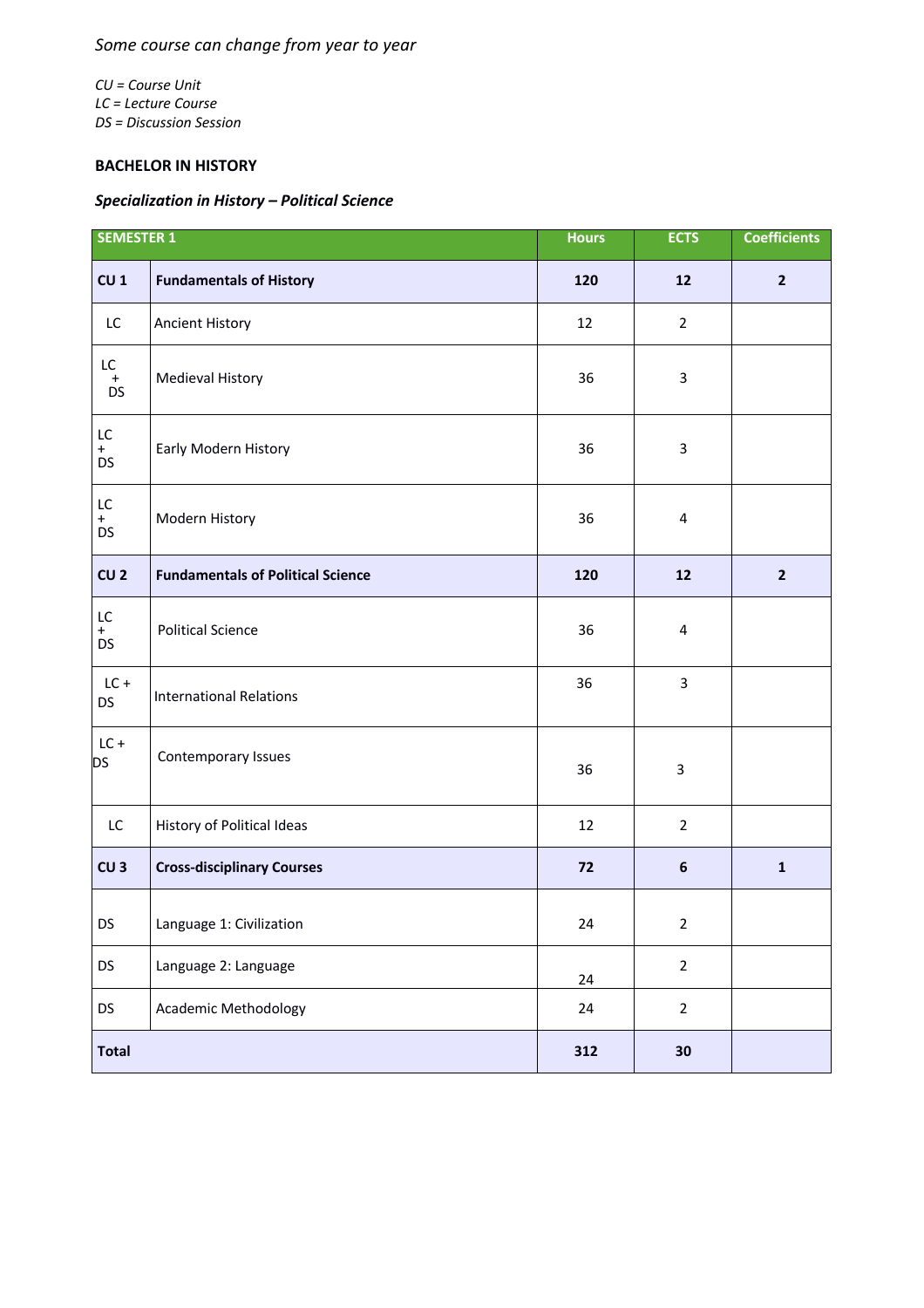| <b>SEMESTER 2</b>      |                                          | <b>Hours</b> | <b>ECTS</b>      | <b>Coefficients</b> |
|------------------------|------------------------------------------|--------------|------------------|---------------------|
| CU <sub>1</sub>        | <b>Fundamentals of History</b>           | 120          | 12               | $\overline{2}$      |
| LC                     | <b>Ancient History</b>                   | 12           | $\overline{2}$   |                     |
| LC<br>$+$<br><b>DS</b> | Medieval History                         | 36           | 3                |                     |
| LC<br>$+$<br><b>DS</b> | Early Modern History                     | 36           | 3                |                     |
| LC<br>$+$<br>DS        | Modern History                           | 36           | 4                |                     |
| CU <sub>2</sub>        | <b>Fundamentals of Political Science</b> | 120          | 12               | $\overline{2}$      |
| LC<br>$+$<br>DS        | <b>Political Sociology</b>               | 36           | 4                |                     |
| LC<br>$+$<br>DS        | History of Political Ideas               | 36           | 3                |                     |
| LC<br>$+$<br><b>DS</b> | Contemporary Issues                      | 36           | 3                |                     |
| LC                     | <b>International Relations</b>           | 12           | $\overline{2}$   |                     |
| CU <sub>3</sub>        | <b>Cross-disciplinary Courses</b>        | 72           | $\boldsymbol{6}$ | $\mathbf 1$         |
| <b>DS</b>              | Language 1: Civilization                 | 24           | $\overline{2}$   |                     |
| <b>DS</b>              | Language 2: Language                     | 24           | $\overline{2}$   |                     |
| DS                     | <b>Habitus Module</b>                    | 12           | $\mathbf{1}$     |                     |
| LC                     | <b>Grand Cours ICP</b>                   | 12           | $\mathbf{1}$     |                     |
| <b>Total</b>           |                                          | 312          | 30               |                     |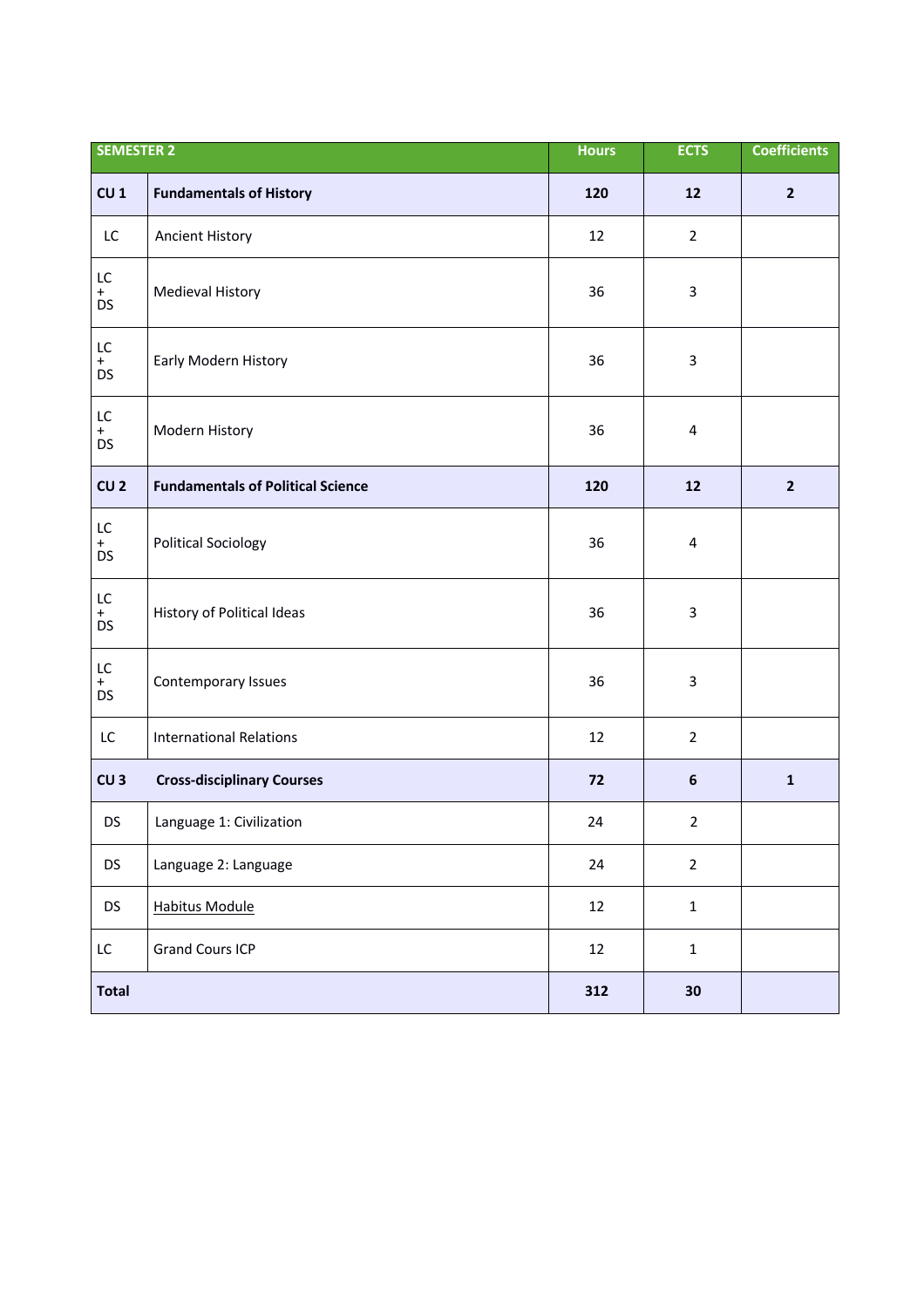| <b>SEMESTER 3</b>          |                                          | <b>Hours</b> | <b>ECTS</b>      | <b>Coefficients</b>     |
|----------------------------|------------------------------------------|--------------|------------------|-------------------------|
| CU <sub>1</sub>            | <b>Fundamentals of History</b>           | 120          | 12               | $\overline{2}$          |
| LC<br>$+$<br>DS            | <b>Ancient History</b>                   | 36           | 3                |                         |
| LC                         | Medieval History                         | 12           | $\overline{2}$   |                         |
| LC<br>$+$<br>DS            | Early Modern History                     | 36           | 3                |                         |
| ${\sf LC}$<br>$+$<br>DS    | Modern History                           | 36           | 4                |                         |
| CU <sub>2</sub>            | <b>Fundamentals of Political Science</b> | 120          | $12\,$           | $\overline{\mathbf{a}}$ |
| LC<br>$+$<br>DS            | History of Political Ideas               | 36           | 4                |                         |
| $\mathsf{LC}$<br>$+$<br>DS | Political Science (in English)           | 36           | 3                |                         |
| $\mathsf{LC}$<br>$+$<br>DS | Introduction to Constitutional Law       | 36           | 3                |                         |
| LC                         | <b>Teaching Openness</b>                 | 12           | $\overline{2}$   |                         |
| CU <sub>3</sub>            | <b>Cross-disciplinary Courses</b>        | 72           | $\boldsymbol{6}$ | $\mathbf{1}$            |
| LC                         | Language 1: Civilization - English       | 24           | $\overline{2}$   |                         |
| ${\sf LC}$                 | Language 2: Language Group               | 24           | $\overline{2}$   |                         |
| $\mathsf{LC}$              | <b>HABITUS Module</b>                    | 12           | $\mathbf 1$      |                         |
| $\mathsf{LC}$              | <b>Academic Methodology</b>              | 12           | $\mathbf 1$      |                         |
| <b>Total</b>               |                                          | 312          | 30               |                         |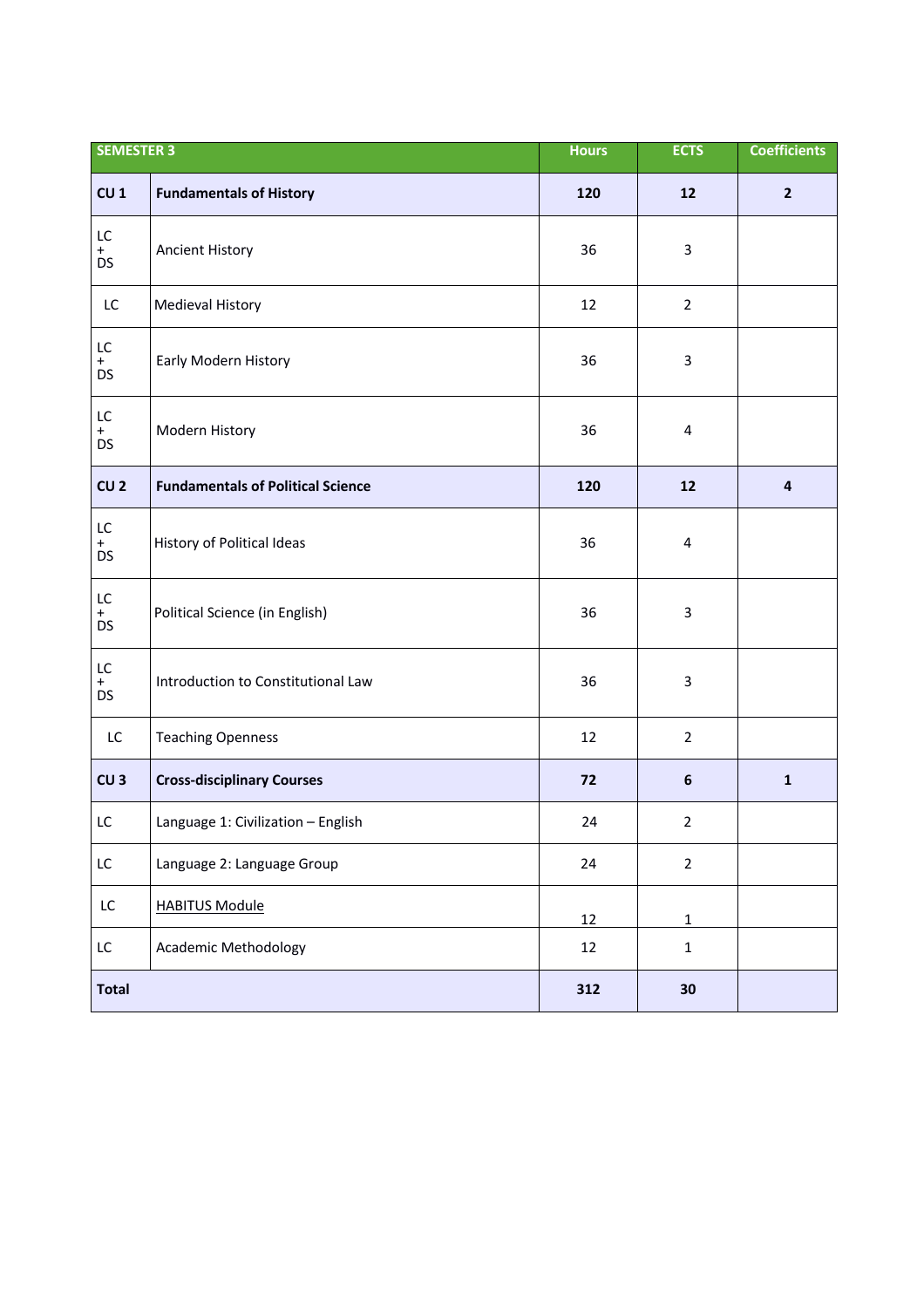| <b>SEMESTER 4</b>          |                                          | <b>Hours</b> | <b>ECTS</b>      | <b>Coefficients</b> |
|----------------------------|------------------------------------------|--------------|------------------|---------------------|
| CU <sub>1</sub>            | <b>Fundamentals of History</b>           | 120          | ${\bf 12}$       | $\overline{2}$      |
| LC<br>$+$<br><b>DS</b>     | <b>Ancient History</b>                   | 36           | $\overline{2}$   |                     |
| LC                         | Medieval History                         | 12           | $\overline{2}$   |                     |
| LC<br>$+$<br>DS            | Early Modern History                     | 36           | 3                |                     |
| $\mathsf{LC}$<br>$+$<br>DS | Modern History                           | 36           | 4                |                     |
| CU <sub>2</sub>            | <b>Fundamentals of Political Science</b> | 120          | 12               | $\overline{2}$      |
| $\mathsf{LC}$<br>$+$<br>DS | <b>International Relations</b>           | 36           | 4                |                     |
| $\mathsf{LC}$<br>$+$<br>DS | <b>Political Sociology</b>               | 36           | 3                |                     |
| $\mathsf{LC}$<br>$+$<br>DS | Political Science (in English)           | 36           | 3                |                     |
| LC                         | <b>Teaching Openness</b>                 | 12           | $\overline{2}$   |                     |
| CU <sub>3</sub>            | <b>Cross-disciplinary Courses</b>        | 60           | $\boldsymbol{6}$ | $\mathbf 1$         |
| <b>DS</b>                  | Language 1: Civilization - English       | 24           | $\overline{2}$   |                     |
| <b>DS</b>                  | Language 2: Language Group               | 24           | $\overline{2}$   |                     |
| <b>DS</b>                  | <b>HABITUS Module</b>                    |              | $\mathbf 1$      |                     |
| LC.                        | <b>Grand Cours ICP</b>                   | 12           | $\mathbf 1$      |                     |
| <b>Total</b>               |                                          | 300          | 30               |                     |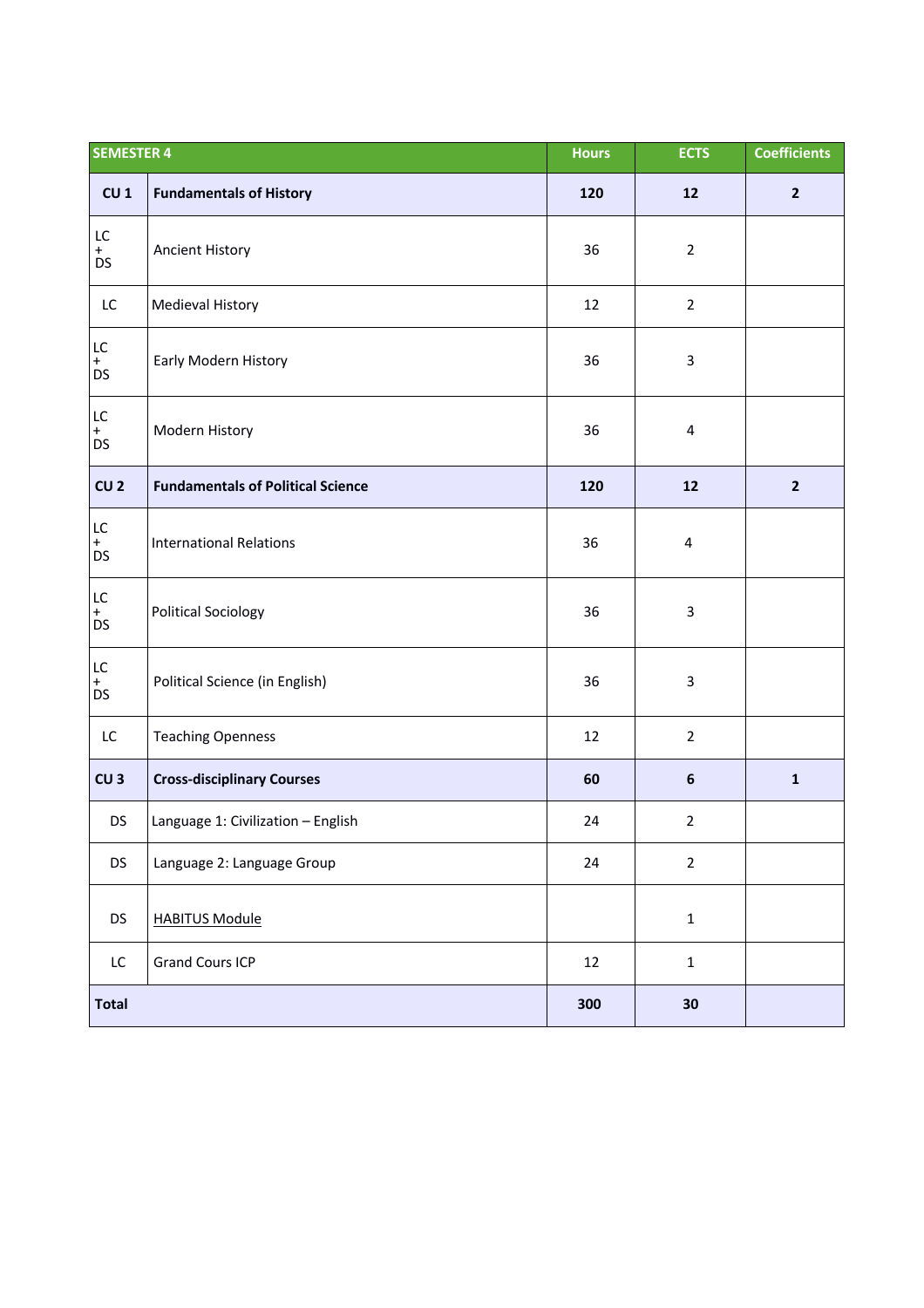| <b>SEMESTER 5</b>          |                                          | <b>Hours</b> | <b>ECTS</b>    | <b>Coefficients</b> |
|----------------------------|------------------------------------------|--------------|----------------|---------------------|
| CU <sub>1</sub>            | <b>Fundamentals of History</b>           | 120          | $12$           | $\overline{2}$      |
| LC                         | <b>Ancient History</b>                   | 12           | $\overline{2}$ |                     |
| LC<br>$+$<br>DS            | Medieval History                         | 36           | 3              |                     |
| $\mathsf{LC}$<br>$+$<br>DS | Early Modern History                     | 36           | 3              |                     |
| LC<br>$+$<br><b>DS</b>     | Modern History                           | 36           | 4              |                     |
| CU <sub>2</sub>            | <b>Fundamentals of Political Science</b> | 120          | $12$           | $\overline{2}$      |
| LC<br>$+$<br><b>DS</b>     | Political Science (in English)           | 36           | 4              |                     |
| LC<br>$+$<br>DS            | <b>Political Sociology</b>               | 36           | 4              |                     |
| LC                         | <b>Economics of Globalization</b>        | 24           | $\overline{2}$ |                     |
| LC                         | Contemporary Issues                      | 24           | $\overline{2}$ |                     |
| CU <sub>3</sub>            | <b>Cross-disciplinary Courses</b>        | 72           | $6\phantom{a}$ | $\mathbf 1$         |
| <b>DS</b>                  | Language 1: Civilization - English       | 24           | $\overline{2}$ |                     |
| DS                         | Language 2: Language Group               | 24           | $\overline{2}$ |                     |
| <b>DS</b>                  | <b>HABITUS Module</b>                    | 12           | $\mathbf{1}$   |                     |
| DS                         | <b>Academic Methodology</b>              | 12           | $\mathbf{1}$   |                     |
| <b>Total</b>               |                                          | 312          | 30             |                     |